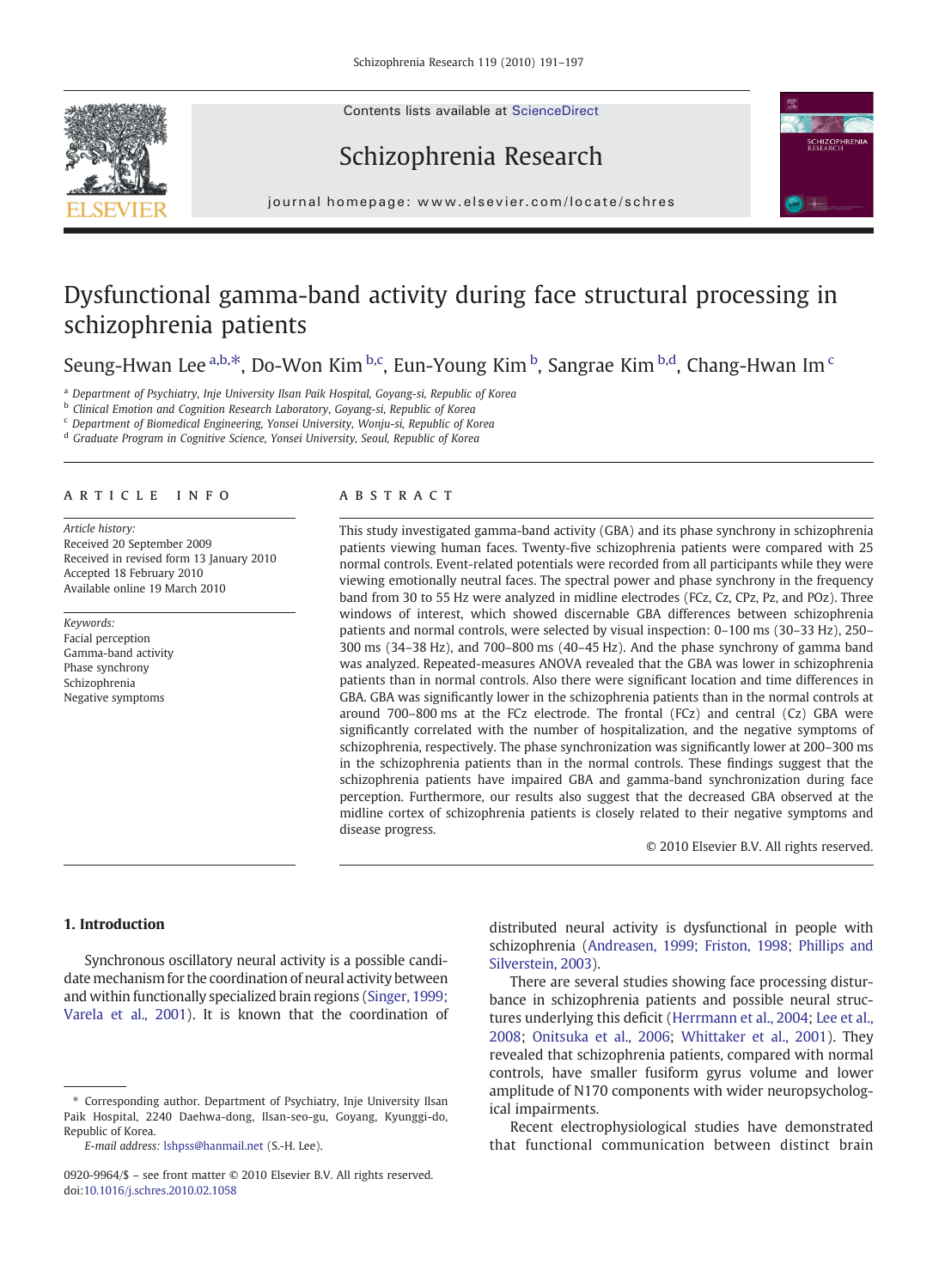regions during neural activity relies on the oscillatory synchronization of gamma and beta frequency bands [\(Kopell](#page-6-0) [et al., 2000](#page-6-0)). Furthermore, other recent findings have suggested that the gamma-band activity (GBA) in the human EEG is related to higher cognitive processes ([Fell](#page-6-0) [et al., 2001; Fiebach et al., 2005; Herrmann et al., 2004; Keil](#page-6-0) [et al., 2001; Varela et al., 2001\)](#page-6-0).

Several studies have shown that GBA is related to face and facial emotional processing in normal individuals ([Anaki](#page-6-0) [et al., 2007; Keil et al., 2001; Rodriguez et al., 1999; Zion-](#page-6-0)[Golumbic and Bentin, 2007; Zion-Golumbic et al., 2008](#page-6-0)). [Anaki et al. \(2007\)](#page-6-0) reported that induced GBA at around 150– 250 ms at midline centroparietal area in healthy persons was higher while viewing an upright or familiar face than an inverted or unfamiliar one. They insisted that the effect of face inversion was found in lower gamma frequency (25–50 Hz), whereas familiarity affected amplitudes in higher gamma frequency band (50–70 Hz). [Zion-Golumbic and Bentin](#page-6-0) [\(2007\)](#page-6-0) revealed that increased GBA (25–45 Hz) was elicited in undergraduate students at midline parieto-occipital area at around 200–300 ms by full faces, but not by scrambled faces. However, they did not find significant findings in high GBA (55–70 Hz). Another study also revealed increased GBA in the middle posterior electrode cluster (Pz, POz, and Oz) at around 300 ms during face processing [\(Zion-Golumbic et al., 2008](#page-6-0)). [Rodriguez et al. \(1999\)](#page-6-0) who applied ambiguous visual stimuli (perceived either as faces or as meaningless shapes) reported that GBA was prominent at ∼230 ms and ∼800 ms and only face perception induced long distance pattern of gamma synchronization. The enhanced GBA is also observed at occipital electrode sites in healthy subjects viewing emotional faces in rotating figures [\(Keil et al., 1999](#page-6-0)). Meanwhile, [Matsumoto et al. \(2006\)](#page-6-0) revealed that GBA at the Cz and Pz electrodes for negative emotional faces at around 400– 450 ms was higher in nonalexithymic subjects than in alexithymic subjects.

Face and facial emotional processing are important research areas because they are closely involved with social cognition, deficits of which may underlie the decreased functional outcomes of schizophrenia patients. To the best of our knowledge, there is currently only one published study on GBA for face-related processing in schizophrenia [\(Uhlhaas](#page-6-0) [et al., 2006\)](#page-6-0); the study reported the deficits in Gestalt perception in schizophrenia patients were associated with reduced phase synchrony in the band (20–30 Hz), whereas induced spectral power in the band (40–70 Hz) was mainly intact. But they found schizophrenia patients are impaired in the long-range synchronization of neural responses, which may reflect a core deficit in the coordination of neural activity. GBA in schizophrenia patients processing real human faces is thus worthy of evaluation. Furthermore, face structural processing and emotional processing should be assessed separately since they are likely to involve different brain resources ([Lee et al., 2008](#page-6-0)).

We hypothesized that the schizophrenia patients will show the decreased GBA and gamma synchronization during the face structural processing compared to the normal controls. As a first stage of exploration about GBA dysfunction of face processing in schizophrenia patients, this study has examined the face structural processing while viewing emotionally neutral face.

# 2. Methods

# 2.1. Participants

Twenty-five patients with schizophrenia and 25 normal controls were recruited for this study. The schizophrenia patients were recruited from the Psychiatry Department of Inje University Ilsan Paik Hospital, and they were diagnosed based on the Structured Clinical Interview for Diagnostic and Statistical Manual of Mental Disorders, 4th edition (DSM-IV) Axis I Psychiatric Disorders ([First et al., 1996b\)](#page-6-0). Their psychiatric symptoms were evaluated using the Positive and Negative Syndrome Scale (PANSS) ([Kay et al., 1987](#page-6-0)). None of the patients had a history of central nervous system disease, alcohol or drug abuse, electroconvulsive therapy, mental retardation, or head injury with loss of consciousness. All patients were of stable state and taking atypical antipsychotic medication (olanzapine,  $n=12$  and risperidone,  $n = 13$ ).

Normal controls were recruited from the local community through local newspapers and posters. An initial screening interview excluded subjects if they had any identifiable neurological disorder or head injury, any personal history of psychiatric disease, and a family history of psychiatric illness. After the initial screening, potential normal controls were interviewed using the Structured Clinical Interview for DSM-IV Axis II Psychiatric Disorders [\(First et al., 1996a\)](#page-6-0), and were excluded if they had any of these disorders.

All subjects had normal or corrected-normal vision and were right-handed. Handedness was determined by asking which hand the subject tended to use for writing and other precise motor skills. All subjects signed a written informed consent form that was approved by the Institutional Review Board of Inje University Ilsan Paik Hospital prior to their participation in the study. The demographics of the two groups are given in Table 1, which indicates that there were no significant group differences in gender distribution, age, and education.

Table 1

Demographic data and symptom ratings for schizophrenia patients and normal controls. Data are mean  $+$  SD values.

|                                                                | Schizophrenia patients<br>$(n=25)$     | Normal controls<br>$(n=25)$            | $\boldsymbol{p}$        |
|----------------------------------------------------------------|----------------------------------------|----------------------------------------|-------------------------|
| Age (years)<br>Males: females<br>Education duration<br>(years) | $34.6 + 12.6$<br>12:13<br>$12.5 + 2.5$ | $38.9 + 12.4$<br>12:13<br>$12.9 + 3.0$ | 0.225<br>1.000<br>0.605 |
| Illness duration<br>(years)                                    | $6.1 + 5.6$                            |                                        |                         |
| Number of<br>hospitalizations                                  | $1.8 + 1.5$                            |                                        |                         |
| PANSS total score                                              | $82.4 + 24.8$                          |                                        |                         |
| Negative symptoms<br>score                                     | $18.6 + 7.2$                           |                                        |                         |
| Positive symptoms<br>score                                     | $20.6 + 7.6$                           |                                        |                         |
| Antipsychotics dosage<br>(chlorpromazine<br>equivalents, mg)   | $398 + 103$                            |                                        |                         |

PANSS: Positive and Negative Syndrome Scale.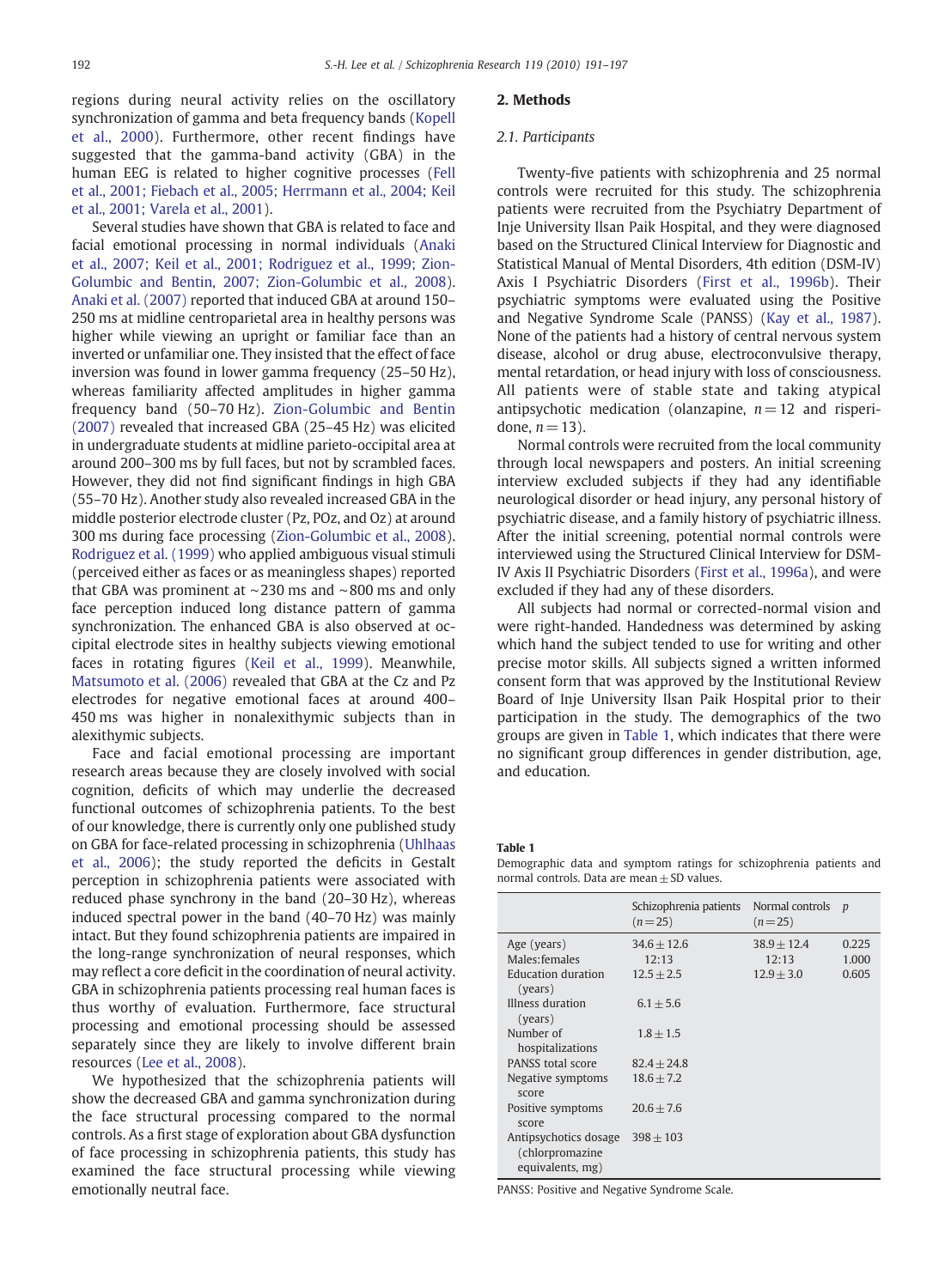# 2.2. Procedures

Participants were presented with two types of human face: emotional (happy and fearful) and neutral. The presented images were selected from the "Chaelee face," whichis a standardized set of pictures of a Korean face [\(Lee et al., 2004\)](#page-6-0). The pictures of faces comprised the whole face structure including the hair. The luminance and contrast were made the same in all of the images. Stimuli were presented on a 17-inch (approx. 43-cm) CRT monitor positioned 1 m in front of the participants, and which subtended a maximum visual angle of  $4^{\circ} \times 4^{\circ}$ .

Face stimuli were presented repeatedly in random order but at the same frequency of presentation for a total of 288 trials, comprising 96 neutral faces and 192 emotional faces. The trials started with a fixation cross presented for 100 ms followed by a black screen for 500 ms. Face stimuli were then presented for 500 ms and followed by a black screen displayed for 900–1100 ms; the total time of sequence of an event was 2000–2200 ms, and this was changed randomly in each trial so as to avoid habituation. The entire recording session for each subject lasted approximately 15 min.

All participants were requested to push a button using their right thumb when they saw an emotional face; recognition of emotional faces requires greater cognitive processing than that of neutral faces in this task. Since the aim of this study was to examine face structural processing, we only analyzed data obtained from the subjects while viewing neutral faces.

# 2.3. EEG recording

Stimulus presentation and data synchronization with the EEG were accomplished with E-Prime (Psychology Software Tools, Pittsburgh, USA). The EEG was synchronized to the onset of facestimulus presentation. EEG activity was recorded and amplified using a NeuroScan SynAmps amplifier (Compumedics USA, El Paso, TX, USA) and 64 Ag–AgCl electrodes mounted in a Quick Cap using a modified 10–20 placement scheme. The vertical electrooculogram (EOG) was recorded using two electrodes, one located above and one below the right eye. The horizontal EOG was recorded at the outer canthus of each eye. EEG data were recorded with a 1- to 100-Hz band-passfilter at a sampling rate of 1000 Hz. The ground electrode was placed on the forehead and the reference was located at electrode Cz.

EEG data were initially processed using Scan 4.3. EEG data were rereferenced offline to an average reference. Gross movement artifacts were removed by visual inspection. Eye blinks were removed from the data using established mathematical procedures [\(Semlitsch et al., 1986](#page-6-0)). Trials were rejected if they included significant physiological artifacts (amplitude exceeding  $\pm$  70 μV) at any site over all 64 electrode sites. After artifact removal, baseline correction was conducted by subtracting the mean of 300 ms of prestimulus data from the poststimulus data for each trial. Data were then epoched to 300 ms prestimulus and 1000 ms poststimulus.

All participants showed a sufficient number of accepted event-related potential (ERP) epochs for neutral faces, and the averaged acceptance rate did not differ significantly between the groups [schizophrenia patients 96.1% (accepted epoch  $n=94.1$ ) vs. normal control 92.3% (accepted epoch  $n=89.0$ ),  $P = 0.06$ ].

# 2.4. Time frequency analysis

Event-related spectral perturbation (ERSP) analysis which measures the dynamic change of spectral power over time has been increasingly used in EEG studies to observe narrow-band event-related desynchronization and synchronization [\(Delorme and Makeig 2004; Makeig, 1993; Tanji](#page-6-0) [et al., 2005](#page-6-0)). In this study, ERSP was calculated using functions implemented in a well-known MATLAB toolbox EEGLAB (<http://sccn.ucsd.edu/eeglab/>) [\(Delorme and Makeig 2004\)](#page-6-0). The ERSP maps were calculated using the short-time Fourier Transform method. The spectral power was computed for every 5 ms by a Hanning window of 250 ms and the results were averaged across all trials. After the calculation of the average spectral power for each subject, the average baseline (−300∼0 ms) power was subtracted from each spectral estimate, which resulted in the baseline-normalized ERSP maps. The time–frequency map of each midline channel (FCz, Cz, CPz, Pz, and POz) was obtained by averaging the ERSP values across all epochs and subjects.

The choice of midline electrodes was based on previous study findings. Most of the previous studies using the cortical EEG method have found that the GBA was mainly higher at the midline cortical area (posterior>anterior) for face-related processing [\(Anaki et al., 2007; Keil et al., 2001; Matsumoto](#page-6-0) [et al., 2006; Zion-Golumbic and](#page-6-0) Bentin, 2007; Zion-Golumbic et [al., 2008](#page-6-0)). One intracranial EEG study of epileptic patients found a higher GBA in the face-specific fusiform gyrus ([Lachaux et al.,](#page-6-0) [2005](#page-6-0)). However, other cortical EEG studies have failed to find any significant lateral GBA. Furthermore, we did not analyze the Fpz, Fz, and Oz electrodes because these electrodes can be easily contaminated by muscle artifacts [\(Vialatte et al., 2008\)](#page-6-0). Here we focus on and discuss the recordings from five midline channels (FCz, Cz, CPz, Pz, and POz).

# 2.5. Phase synchrony analysis

To determine the degree of synchronization between a pair of EEG time series, we computed event-related phase coherence (ERPCOH) ([Delorme and Makeig 2004\)](#page-6-0). The ERPCOH is defined by,

$$
ERPCOH^{a,b}(f,t) = \frac{1}{n} \sum_{k=1}^{n} \frac{F_k^a(f,t)F_k^b(f,t)^*}{|F_k^a(f,t)F_k^b(f,t)|},
$$

where  $f$  and  $t$  represent frequency and time, respectively,  $a$ and  $b$  represent two selected channels, and  $n$  is the number of epochs.  $F_k^a(f,t)$  is the spectral estimate of channel *a* for a *k*th trial and was calculated by short-time Fourier transform with the same parameters used for the ERSP calculation.  $F^b_k(f,t)^*$  is the complex conjugate of  $F^b_k(f,t)$  and  $||\cdot||$  operator represents the complex norm. ERPCOH has a value between 0 and 1, where 0 indicates complete absence of phase synchronization between two signals  $a$  and  $b$  at a given frequency  $f$  in the time window centered on t: whereas 1 indicates perfect synchronization. For the sake of simplicity, we chose 19 electrodes (Fp1, Fp2, Fz, F3, F7, F4, F8, Cz, C3, T7, C4, T8, Pz, P3, P7, P4, P8, O1, and O2) based on the international 10–20 electrodes system. For the visualization of meaningful synchrony between the channels, lines were connected between two electrodes only when the ERPCOH between the electrodes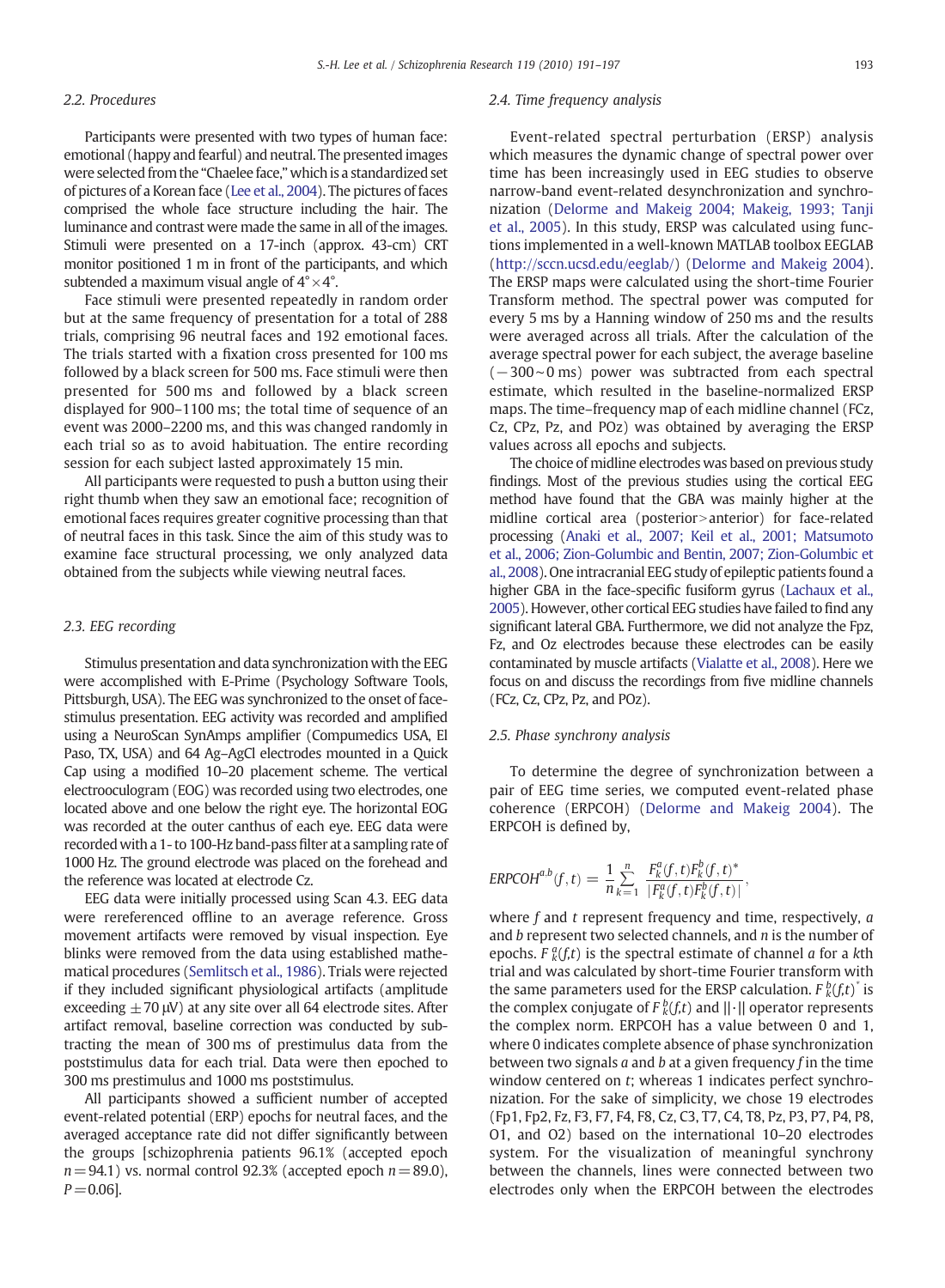showed statistically significant increment or decrement  $(p<0.0003$ , Bonferroni-corrected two-tailed t-tests) compared to the baseline activity [\(Uhlhaas et al., 2006](#page-6-0)).

# 2.6. Statistical analysis

A map of differences in GBA between schizophrenia patients and normal controls was produced. By visual inspection, the discernable area of GBA differences was examined statistically. The data were analyzed by repeated-measures ANOVA with group (patients vs. controls) as the between-subjects factor, and time [three time windows: 0–100 ms (30–33 Hz), 250– 300 ms (34–38 Hz), and 700–800 ms (40–45 Hz)], and location (five electrodes: FCz, Cz, CPz, Pz, and POz) as the withinsubjects factors. The Greenhouse–Geisser epsilon value was obtained in all cases in which the repeated-measures data failed the sphericity test [\(Greenhouse and Geisser, 1959](#page-6-0)). When a significant effect was found, the Bonferroni-corrected t-test for multiple comparisons was applied. The number of  $t$ -test was five, which we considered to calculate the resulting threshold. The threshold of significant synchrony lines (probability  $p$ <0.0003, two-tailed t-tests) was chosen by Bonferroni correction whilst considering that there was a total of 171 synchrony lines. The Spearman correlation coefficient was calculated between GBA and symptomatic and demographic variables.

# 3. Results

# 3.1. Behavioral data

Hit rate was defined as the percentage of correct responses. There were no significant differences in hit rate for happy  $(89.4 + 15.4 \text{ vs. } 91.2 + 18.8, t = -0.338, p = 0.737)$ and fearful faces  $(88.9 \pm 21.5 \text{ vs. } 81.9 \pm 32.6, t = 0.811,$  $p = 0.422$ ) between schizophrenia patients and normal controls. However, the false alarm rate for neutral faces was significantly higher in schizophrenia patients than in normal controls  $(23.2 \pm 21.1 \text{ vs. } 6.7 \pm 9.9, t = 3.175, p = 0.004)$ .

# 3.2. Spectral power of the gamma band

The difference map, in which the ERSP map of the schizophrenia patients is subtracted from that of the normal controls, revealed three time windows of GBA: 0–100 ms (30–33 Hz), 250–300 ms (34–38 Hz), and 700–800 ms (40– 45 Hz). These time windows became the focus of this study. [Fig. 1A](#page-4-0) depicts the GBA values of the three time windows at five midline electrodes, and [Fig. 1B](#page-4-0) shows the ERSP map at three prominent electrodes (FCz, Cz, and CPz).

Repeated-measures ANOVA revealed a significant main effect for group  $[F(1, 48) = 7.95, p = 0.007]$ , location  $[F(4, 45) =$ 13.661,  $p = 0.000$ ], and time  $[F(2, 47) = 3.692, p = 0.029]$ . Furthermore, there was a significant interaction between time and location  $[F(8, 41) = 4.799, p = 0.000; Fig. 1A]$  $[F(8, 41) = 4.799, p = 0.000; Fig. 1A]$  $[F(8, 41) = 4.799, p = 0.000; Fig. 1A]$ .

In the 0- to 100-ms time window we found that the GBA was significantly higher in the normal controls than in the schizophrenia patients, especially at the POz region  $(t=-2.279,$  uncorrected  $p=0.027$ ; [Fig. 1](#page-4-0)). However, this effect disappeared after Bonferroni correction. In the 250- to 300-ms time window we found that the GBA was significantly higher in the normal controls than in the schizophrenia patients, especially at the CPz region  $(t=-2.047,$  uncorrected  $p=0.046$ , [Fig. 1\)](#page-4-0). This effect also disappeared after Bonferroni correction. In the 700- to 800-ms time window, a Bonferronicorrected t-test revealed that GBA was significantly higher in the normal controls than in the schizophrenia patients, especially at the FCz region ( $t=-3.215$ , corrected  $p=0.01$ ; [Fig. 1B](#page-4-0)).

# 3.3. Phase synchrony of the gamma band

The synchrony lines have displayed in [Fig. 2.](#page-5-0) The normal controls showed increased synchrony lines among the frontal, temporal, and parieto-occipital electrodes from 100 ms, peaking at the 200- to 300-ms time window. Compared with normal controls, schizophrenia patients exhibited weak patterns of significant synchrony lines. All subjects did not produce any decreased synchrony lines. Group comparisons of phase coherence between two groups were analyzed using chi-square statistics for each time bin ([Spencer et al. 2003](#page-6-0)). The result showed that the phase coherence distribution is significantly different between the groups across time bins. $(\chi^2_{(4)} = 18.8; p = 0.0008)$ .

# 3.4. Correlation between GBA and the symptomatic demographic and behavioral data

The Spearman correlation coefficients were calculated between GBA and the symptomatic and demographic data. Significant correlations were found between GBA at 700– 800 Hz and several variables: number of hospitalizations (at FCz,  $\rho = -0.455$ ,  $p = 0.022$ ), score for negative symptoms on the PANSS (at Cz,  $\rho = -0.435$ ,  $p = 0.03$ ; at CPz,  $\rho = -0.628$ ,  $p = 0.001$ ; at Pz,  $\rho = -0.404$ ,  $p = 0.045$ ). However, we did not find any significant correlation between GBA and the score for positive symptoms on the PANSS. The neutral faces may not be viewed as 'neutral' by patients with schizophrenia [\(Horley](#page-6-0) [et al. 2001](#page-6-0)). However, the false alarm rate of neutral faces was not significantly correlated with the GBA in schizophrenia patients.

## 3.5. Induced GBA or evoked GBA

The question of whether the observed GBA is induced or evoked was addressed by calculating the mean intertrial PLVs for each subject during this period [\(Zion-Golumbic and](#page-6-0) [Bentin, 2007\)](#page-6-0). The PLV is bounded between 0 and 1. A PLV of 1 corresponds to perfect phase-locking. The results confirmed that low level of PLVs were present during the time window of interest in all participants (at POz between 0–100 ms, mean  $= 0.11$ , SD  $= 0.03$ ; at CPz between 250– 300 ms, mean  $= 0.19$ , SD  $= 0.08$ ; at FCz between 700–800 ms,  $mean = 0.10$ ,  $SD = 0.03$ ). These GBAs can therefore be regarded as being induced.

# 4. Discussion

The goal of the present study was to clarify the characteristics of face structural processing in schizophrenia patients by analyzing the spectral power and phase synchronization of the gamma band. We found three windows of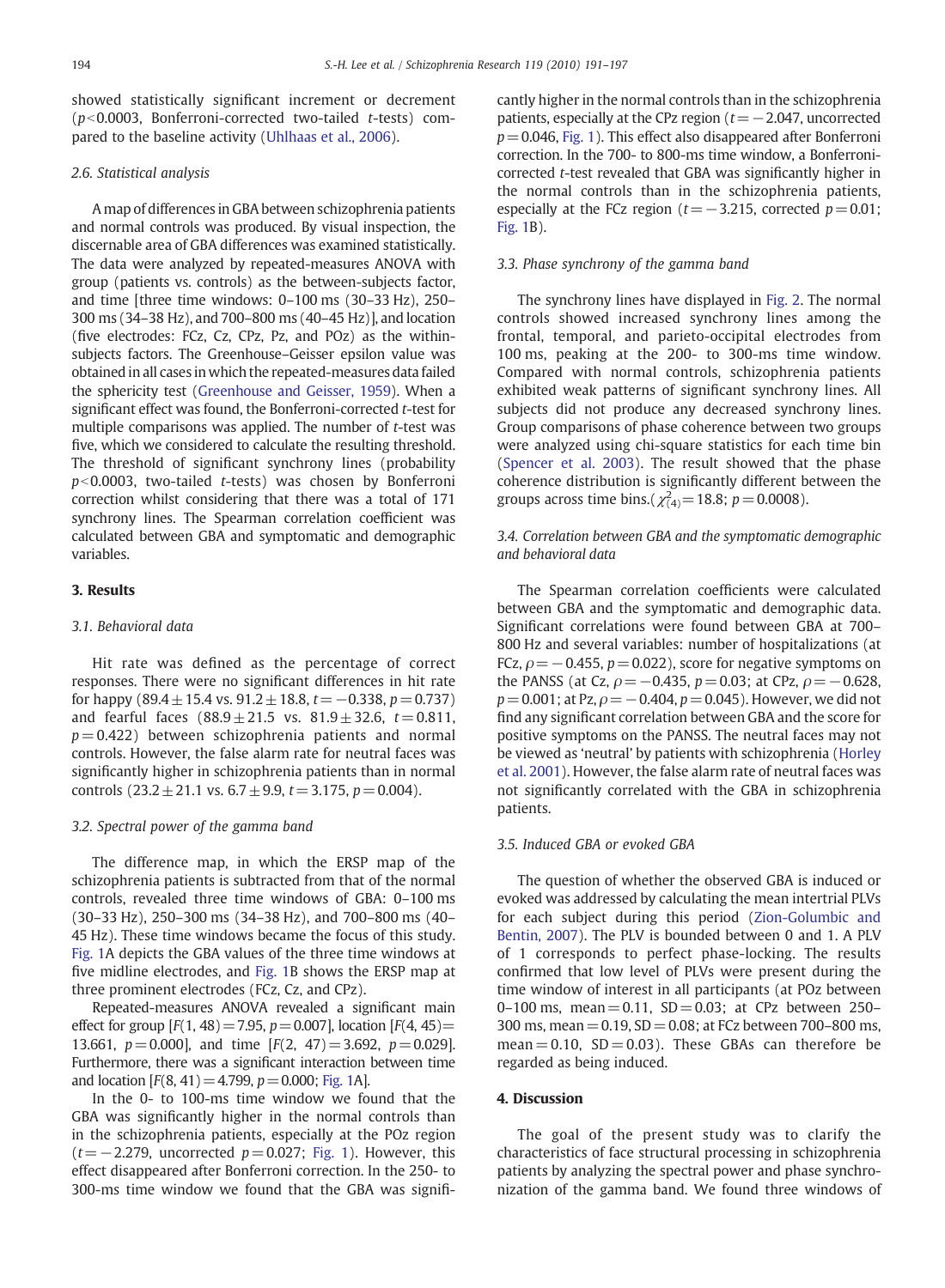<span id="page-4-0"></span>

Fig. 1. Comparison of gamma-band activity (GBA) between schizophrenia patients and normal controls. A: Patterns of GBA in three windows of interest at five electrodes sites from all subjects (schizophrenia patients and normal controls). The GBA was highest at the occipital electrode (POz) in the period 0–100 ms, and at frontal electrode (FCz) in the period 700–800 ms. The standard errors were presented. B: Event-related spectral perturbation (ERSP) from electrodes FCz, CPz, and POz. The difference map was calculated by subtracting the schizophrenia ERSP map from that of the normal controls. Red circles indicate the three windows of interest for which there are significant differences between normal controls and schizophrenia patients. After Bonferroni-corrected t-tests, only the FCz region (corrected  $p= 0.01$ ) remained as a significantly activating region in the normal controls relative to the schizophrenia patients.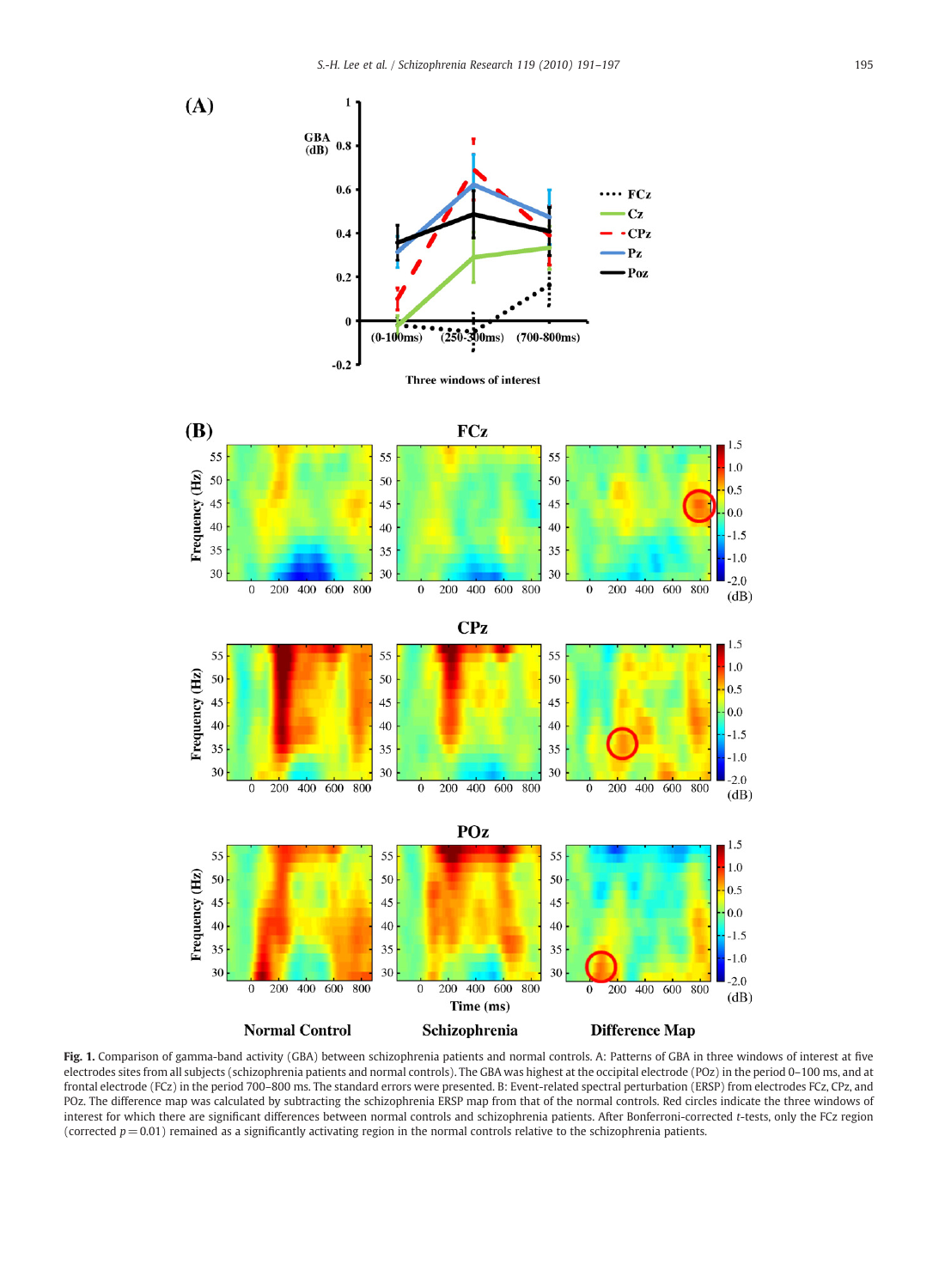<span id="page-5-0"></span>

Fig. 2. Topography of phase synchrony for neutral face processing. Synchrony between electrodes is indicated by lines, which are drawn only where there is a synchrony value beyond a two-tail probability of p<0.0003. Gamma-band phase synchronization was significantly increased (red) at 200-300 ms, and was lower in schizophrenia patients than in normal controls.

interest among the midline electrodes from our data set, and found that the GBA was significantly lower in schizophrenia patients than in normal controls.

Even though we found some interesting GBA dysfunction at around 0–100 ms at POz and at around 200–300 ms at CPz. These GBA differences disappeared after Bonferroni correction. So, we will concentrate on the third time window (700– 800 ms, 40–45 Hz) which has still shown the significant difference after considering multiple comparisons.

We also found increased GBA at around 700–800 ms at the FCz region. [Rodriguez et al. \(1999\)](#page-6-0) reported that two gamma peaks appear at around 800 ms and 230 ms after seeing a "Mooney" face. However, no previous study has demonstrated frontal GBA during facial processing. The predominant frontal GBA at this late period may be associated with postperceptual top-down processing of faces. The relatively decreased frontal GBA observed in schizophrenia patients might reflect decreased frontal-lobe function during face processing ([Fig. 1B](#page-4-0)). There existed the scarcity of theoretical knowledge about the specific cognitive mechanisms normally involved in face processing during this interval. Thus, our finds need to be further evaluated in future study.

Detailed spatiotemporal information is provided by the regional distribution of GBA and phase synchrony over the scalp (Fig. 2). The pattern of gamma activity first occurred at around 100–200 ms, peaked at around 200–300 ms, and reappeared at around 600–800 ms. These findings are similar to those of [Uhlhaas et al. \(2006\)](#page-6-0) demonstrating that gamma activity peaked at around 300–400 ms when normal controls processed Mooney faces. There is some debate as to whether the gamma synchrony computed from scalp EEGs is the result of spurious synchronization resulting from volume conduction ([Menon et al., 1996](#page-6-0)). However, our results show that multiple significant synchronies were established between distant electrodes. It is thus conceivable that distant synchronization could result from a powerful deep source that diffuses widely over the scalp. The average reference can produce artifactual GBA. However, in the present data, referencing the present data linked to the mastoid did not affect the statistical significance of topographic effects regarding ERPs and GBA. We can therefore conclude that the GBA we measured was not significantly produced from reference-related artifacts.

We have found that the GBAs of frontal, central and parietal areas were negatively correlated with the score for negative symptoms on the PANSS, and the number of hospitalization in schizophrenia patients. Our results suggest that the GBA during face structural processing is reduced in schizophrenia patients with dominant negative symptoms as well as the higher number of hospitalization. The significant correlations found only at 700–800 ms would suggest dysfunctional top-down processing in schizophrenia patients, and a functional relationship between GBA and schizophrenia patients.

Our study has a limitation: all of the schizophrenia patients were taking antipsychotic medications, and we are unable to exclude the drug effects on our findings. However, our data still revealed that there is a deficit in the GBA and synchrony during the processing of neutral human faces in schizophrenia patients. In addition, the results from neutral face can be influenced, at least in part, by emotional content of the paradigm and/or inhibition of motor response to lowprobability neutral stimuli. However, as you can see in [Fig 1](#page-4-0) (B), the baseline activities of gamma were well stabilized. It could be evidenced that our data contain neutral face processing without confounding effects of emotional content of the paradigm and/or inhibition of motor response to lowprobability neutral stimuli. Even though we can not know what kind of emotion the schizophrenia patients perceived when they did the false alarm for neural faces, no significant association between GBA and false alarm rate indicated that inhibition (no-go) during processing of neutral stimuli had minimal effects on GBA in this study.

To our knowledge, this is the first study to show dysfunctional GBA in schizophrenia patients viewing pictures of real human faces. These findings are in line with the previous studies that used ambiguous figures of faces, which also suggested a deficit of cognitive face processing in schizophrenia patients. We will continue to use the same cohort to explore the relationship between gamma activity and emotional processing in schizophrenia patients.

#### Role of funding source

This work was supported by a grant from the Korea Science and Engineering Foundation (KOSEF), funded by the Korean government (MOST; no. M10644000005-06 N4400-00510).

The KOSEF had no further role in study design; in the collection, analysis and interpretation of data; in the writing of the report; and in the decision to submit the paper for publication.

## Contributors

Seung-Hwan Lee designed the study and wrote the protocol. Do-Won Kim calculated gamma-band activity and synchronization from data set. Eun-Young Kim and Sangrea Kim managed the literature searches and analyses. Chang-Hwan Im undertook gamma-band analysis and the